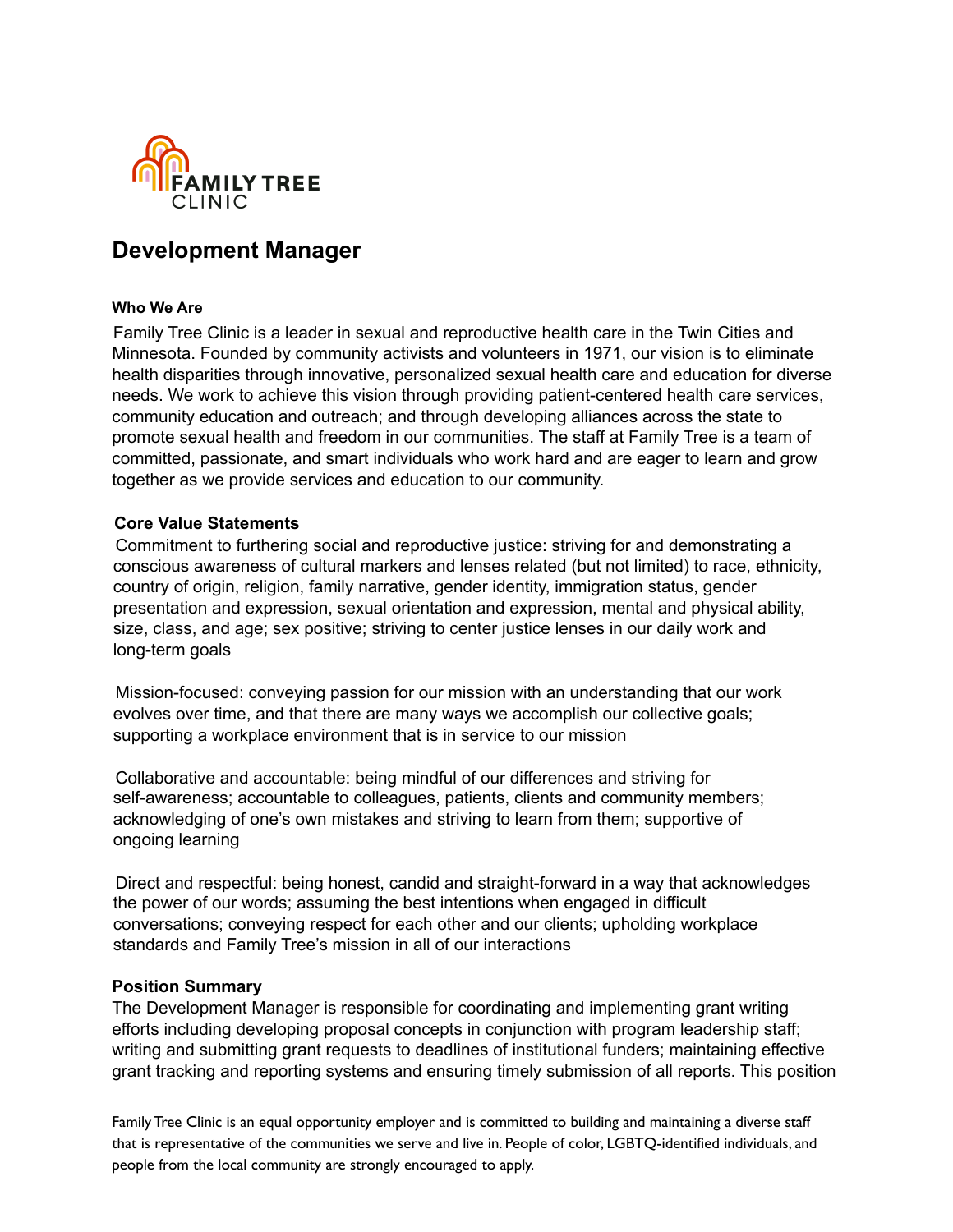will also partner with the Director of Advancement on individual giving and annual fund campaigns. The Development Manager is an integral member of the Advancement Department and reports to the Director of Advancement.

#### **Primary Duties**

Institutional giving leadership: Prospect research, proposal writing, calendaring for requests and reports, connecting with departments as needed for requests and reports, organize program data for ease of reporting and annual reports.

Individual giving: Assist with gift entry and acknowledgement, provide support for fundraising campaigns

Fund development department: Serve on the Board Fund Development Committee, represent Family Tree in fundraising settings as needed, maintain status of Charities Review Council, Candid and other seals, and other funders, keep current with fundraising community, assist with aligning Family Tree's development efforts with Community-Centric Fundraising principles.

#### **Independent responsibilities**

- Prospect research
- Prepare and compose high-quality grant requests, ensuring proposals are relevant to organizational needs and funders' priorities
- Maintain the grants calendar and system for tracking proposals, reporting deadlines and other funder specific criteria
- Stay apprised of, and ensure compliance with IRS regulations, best practices and procedures, and foundation requirements for all Foundation grants and programs, and bring ideas to executive and program leadership
- Maintain Charities Review Council and Candid status
- Serve as a contact person with institutional funders to maintain relationships
- Develop summaries of program results and metrics that support grant proposals, reports, and potential donor stewardship meetings

# **Collaborative responsibilities**

- Work with the Communications and Development team to create and implement comprehensive development plans and strategies
- Work with the Director of Advancement and the Advancement Associate to bolster the operations and administration efforts of individual fundraising, including proper gift accounting, receipts, and acknowledgement processes
- In conjunction with the Director of Advancement and Communications Manager, develop and implement fundraising activities for mailed appeals, electronic appeals, Give to the Max Day and Give OUT Day by writing appeals, acknowledging donations, and securing in-kind and cash sponsorships from individuals, businesses, and organizations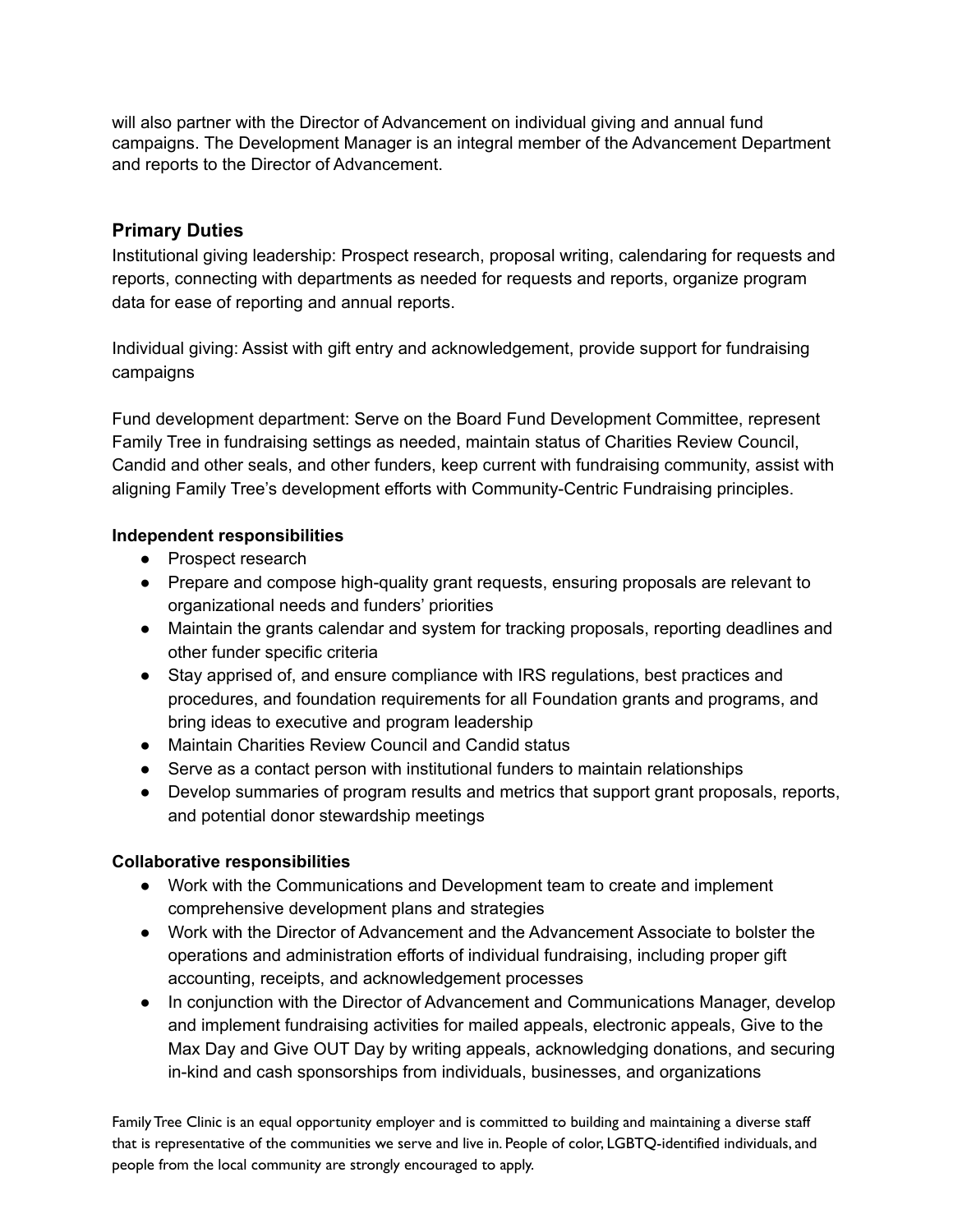- Engage relevant staff in providing necessary statistical and programmatic information for proposals and reports
- Support donor relationship management and development with the Executive Director and Director of Advancement
- Meet with department directors at least twice a year to have a broader conversation about department needs/wants and funding gaps.
- Once grants are secured, lead a meeting with program staff and department director to discuss deliverables and tracking to ensure clarity in the reporting process.

#### **Additional duties**

Perform additional tasks and responsibilities as assigned.

# **Qualifications**

# **Required**

- Minimum of 3 years of work experience in nonprofit grant-writing and/or fund development
- Outstanding research skills
- Excellent written and verbal communication skills with a variety of people
- Competency with a variety of computer software programs, including databases
- Ability to work effectively in a deadline-driven environment, exceptional attention to detail, and positive and team-based approach to work
- Experience with Google and Microsoft office products and applications
- Ability to maintain confidential records and information.
- Ability and willingness to challenge and change systemic and personal actions and behaviors that contribute to systems of oppression
- Commitment to reproductive justice, racial justice, gender justice, LGBTQ equity, trans equity, and sexual health care and education

# **Preferred:**

- Strong experience in government requests and reporting
- Familiarity with donor databases
- Comfortable with nonprofit budgeting and preparing financial documents

# **Reporting Relationship**

This position reports to the Director of Advancement.

# **Salary & Benefits**

Hourly pay rate is \$30.00 + DOQ. This is a benefits-eligible position, with paid holiday, vacation and sick time, and 2% employer matched 401k.